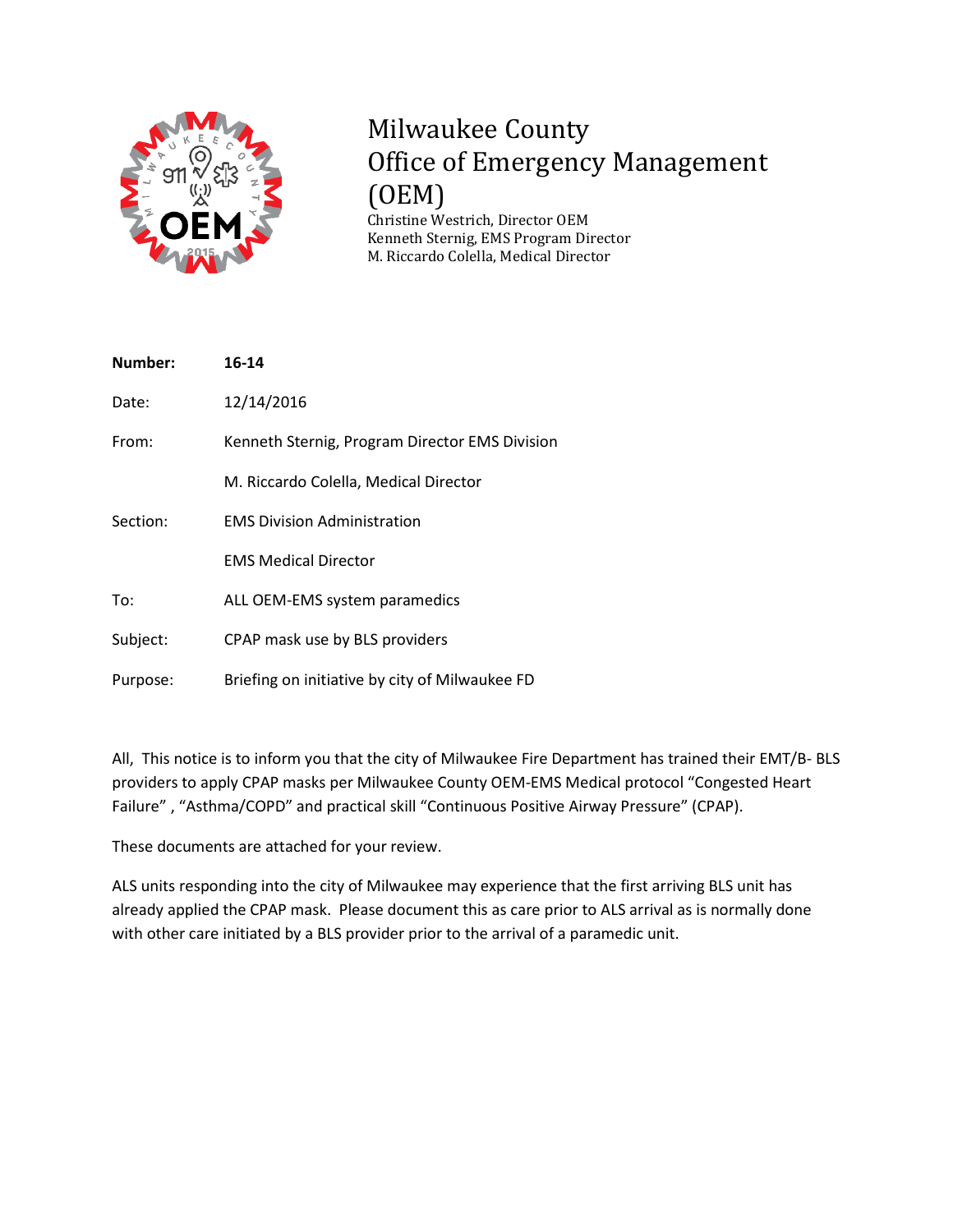

- The optimal pulse oximetry level for the patient with a history of COPD is 88 92%.
- If an asthmatic has no improvement after 2 doses of EMS administered albuterol/ipratropium therapy, consider medical consultation for an *order* for intramuscular epinephrine.
- Patient's self-treatment does not limit EMS provider's albuterol/ipratropium dosing.
- CPAP should not preclude standard medication administration.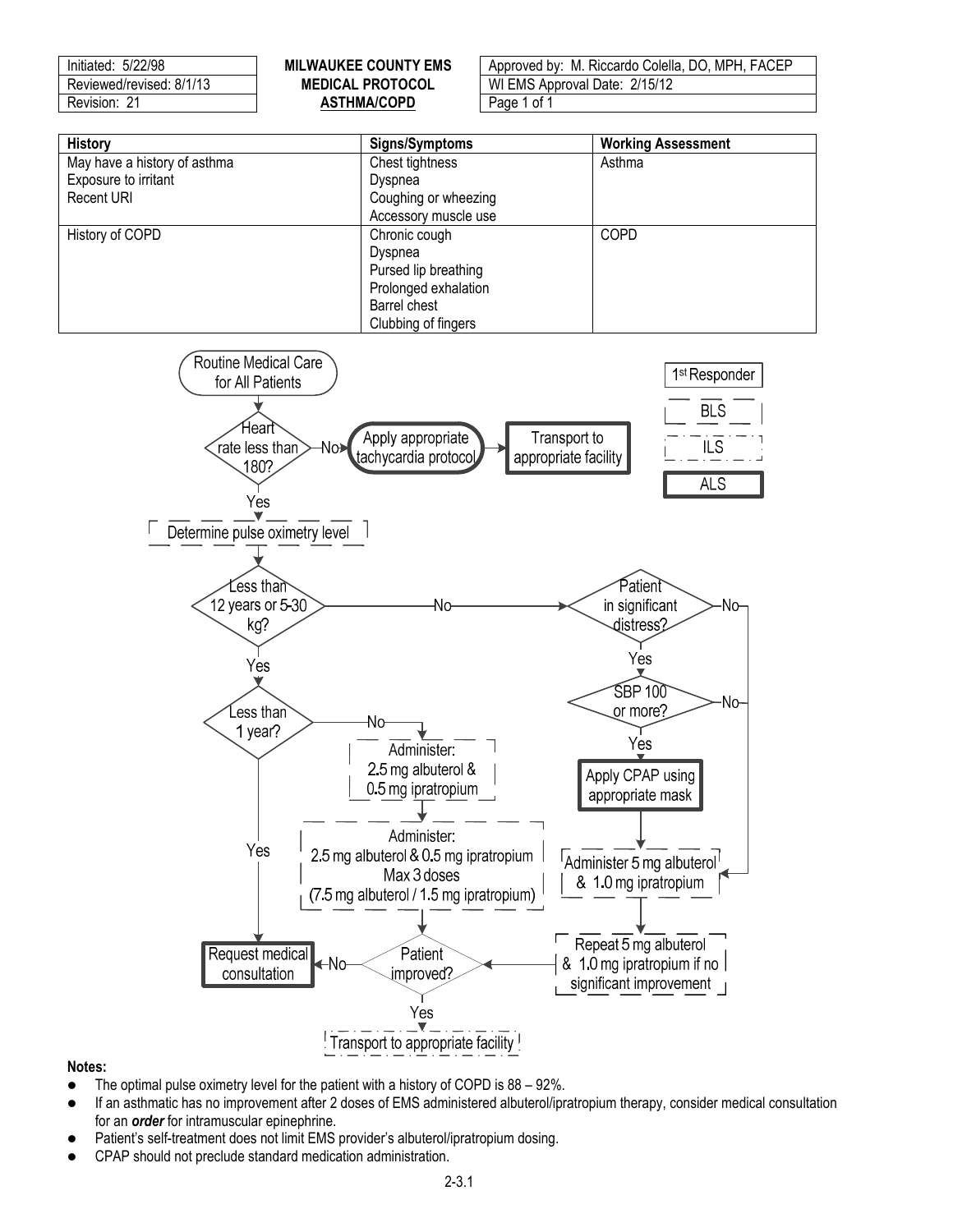| Initiated: 5/22/98       |  |  |  |  |  |
|--------------------------|--|--|--|--|--|
| Reviewed/revised: 8/1/13 |  |  |  |  |  |
| Revision: 21             |  |  |  |  |  |

## **CONGESTIVE HEART FAILURE** | Page 1 of 1

**MILWAUKEE COUNTY EMS** | Approved by: M. Riccardo Colella, DO, MPH, FACEP **MEDICAL PROTOCOL | WI EMS Approval Date: 2/15/12** 

| <b>History</b>            | Signs/Symptoms                | <b>Working Assessment</b> |
|---------------------------|-------------------------------|---------------------------|
| May have a history of CHF | Orthopnea                     | <b>CHF</b>                |
|                           | Restlessness                  |                           |
|                           | Wet or wheezing breath sounds |                           |
|                           | Hypertension                  |                           |
|                           | Tachycardia                   |                           |
|                           | Jugular vein distention       |                           |



## **Notes:**

- A history of CHF is not required before treatment is initiated.
- CPAP should not preclude standard medication administration.